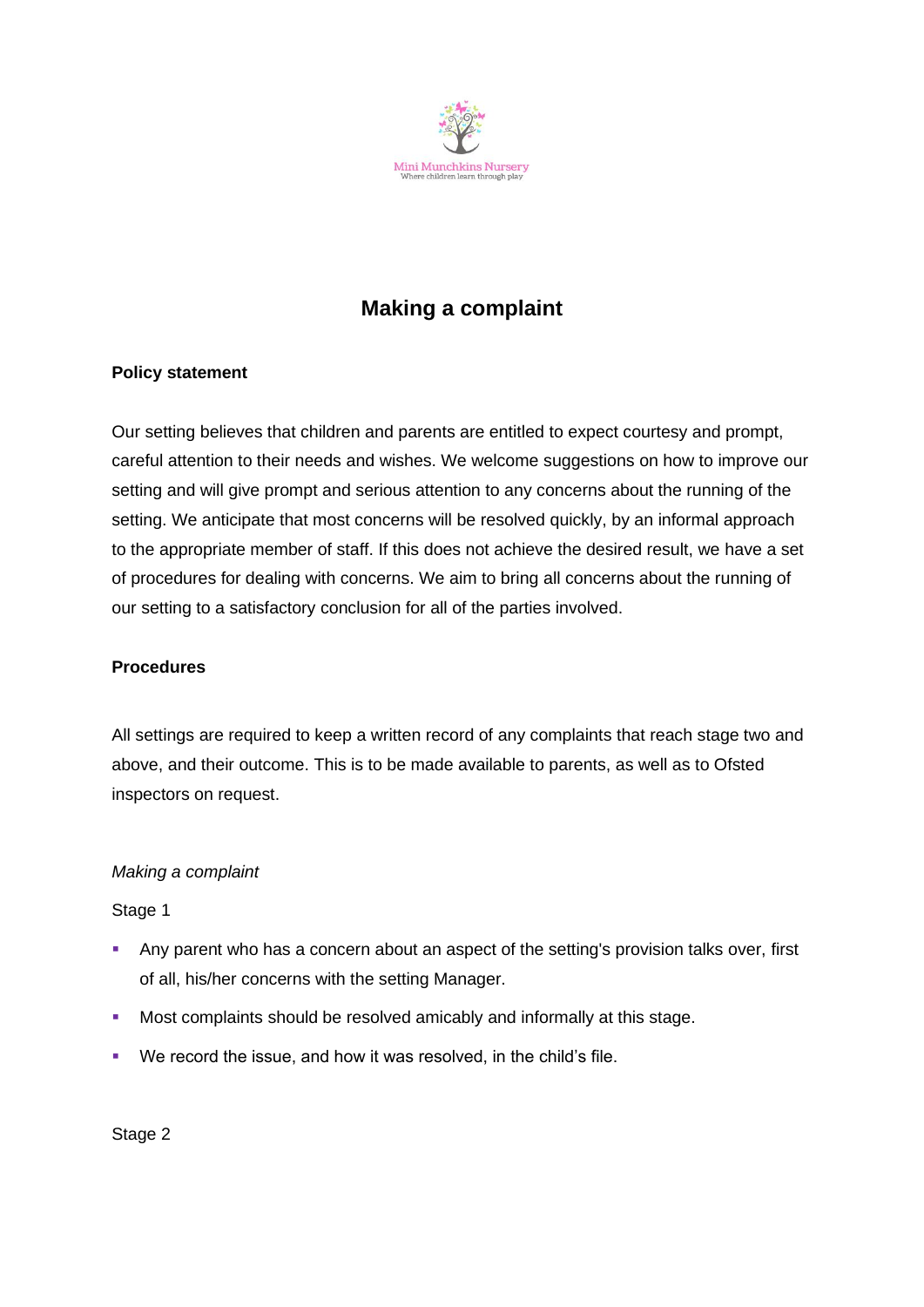

- **.** If this does not have a satisfactory outcome, or if the problem recurs, the parent moves to this stage of the procedure by putting the concerns or complaint in writing to the setting manager.
- **•** The setting stores written complaints from parents in the child's personal file. However, if the complaint involves a detailed investigation, the setting leader may wish to store all information relating to the investigation in a separate file designated for this complaint.
- **•** When the investigation into the complaint is completed, the setting manager meets with the parent to discuss the outcome.
- Parents must be informed of the outcome of the investigation within 28 days of making the complaint.
- When the complaint is resolved at this stage, the summative points are logged in the Complaint Investigation Record.

## Stage 3

- **.** If the parent is not satisfied with the outcome of the investigation, he or she requests a meeting with the setting manager. The parent may have a friend or partner present if they prefer and the leader should have the support of the management team.
- An agreed written record of the discussion is made, as well as any decision or action to take as a result. All of the parties present at the meeting sign the record and receive a copy of it.
- **•** This signed record signifies that the procedure has concluded. When the complaint is resolved at this stage, the summative points are logged in the Complaint Investigation Record.

#### Stage 4

If at the stage three meeting the parent and setting cannot reach agreement, an external mediator is invited to help to settle the complaint. This person should be acceptable to both parties, listen to both sides and offer advice. A mediator has no legal powers, but can help to define the problem, review the action so far and suggest further ways in which it might be resolved.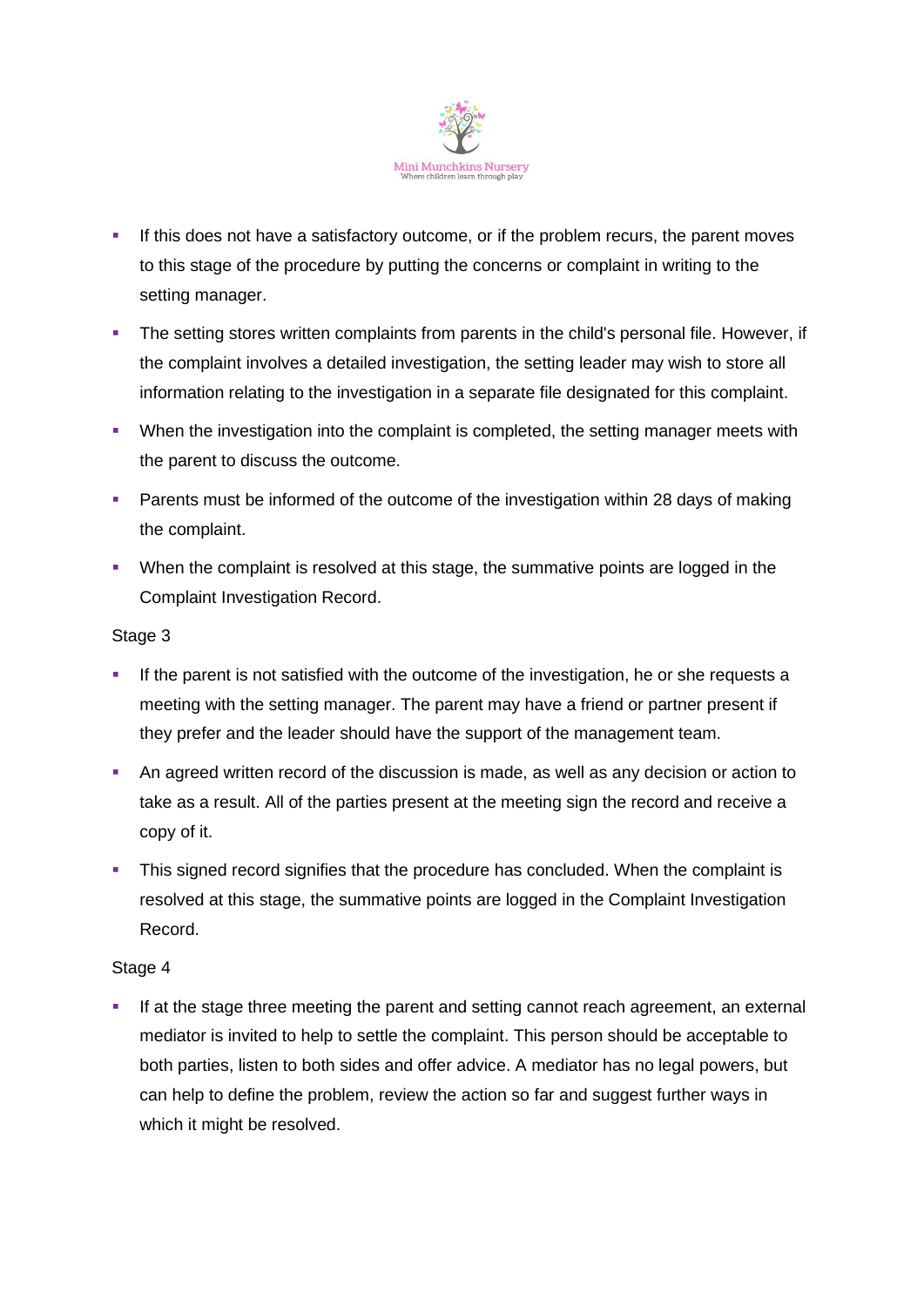

**•** The mediator keeps all discussions confidential. S/he can hold separate meetings with the setting personnel and the parent, if this is decided to be helpful. The mediator keeps an agreed written record of any meetings that are held and of any advice s/he gives.

## Stage 5

- When the mediator has concluded her/his investigations, a final meeting between the parent and the setting leader is held. The purpose of this meeting is to reach a decision on the action to be taken to deal with the complaint. The mediator's advice is used to reach this conclusion. The mediator is present at the meeting if all parties think this will help a decision to be reached.
- A record of this meeting, including the decision on the action to be taken, is made. Everyone present at the meeting signs the record and receives a copy of it. This signed record signifies that the procedure has concluded.

# *The role of the Office for Standards in Education, Children's Services and Skills (Ofsted) and the Local*

# *Safeguarding Children Board*

- **Parents may approach Ofsted directly at any stage of this complaints procedure. In** addition, where there seems to be a possible breach of the setting's registration requirements, it is essential to involve Ofsted as the registering and inspection body with a duty to ensure the Safeguarding and Welfare Requirements of the Early Years Foundation Stage are adhered to.
- **Parents can complain to Ofsted by telephone on in writing at:** Ofsted National Business Unit, Piccadilly Gate, Store Street, Manchester M1 2WD Tel: 0300 123 1231
- **EXECT** These details are displayed on our setting's notice board.
- **.** If a child appears to be at risk, our setting follows the procedures of the Local Safeguarding Children Board.